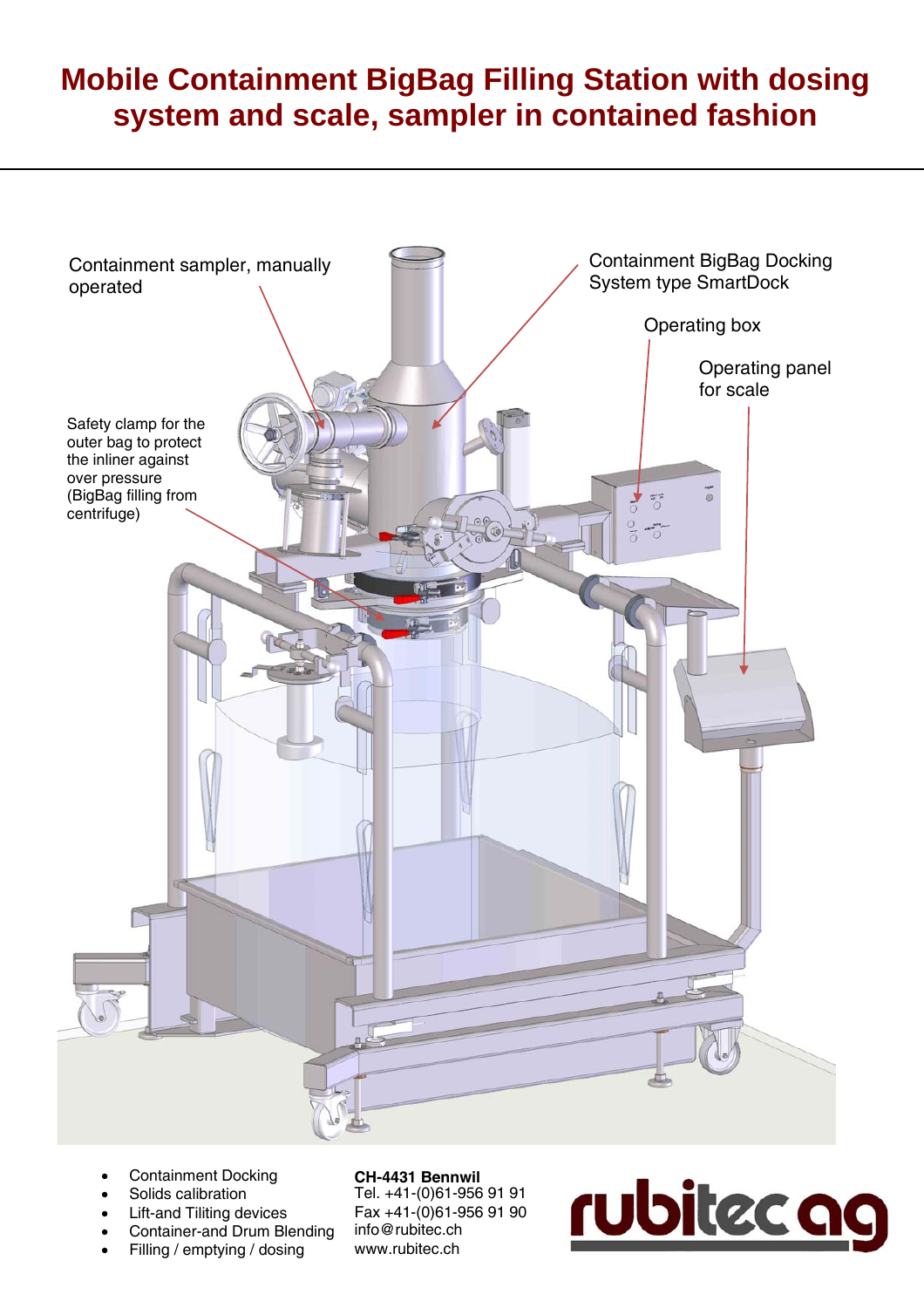## **BigBag filling station with Containment Docking System type "SmartDock" (patent pending)**



- Containment Docking
- Solids calibration
- Lift-and Tiliting devices
- Container-and Drum Blending
- Filling / emptying / dosing

**CH-4431 Bennwil**  Tel. +41-(0)61-956 91 91 Fax +41-(0)61-956 91 90 info@rubitec.ch www.rubitec.ch

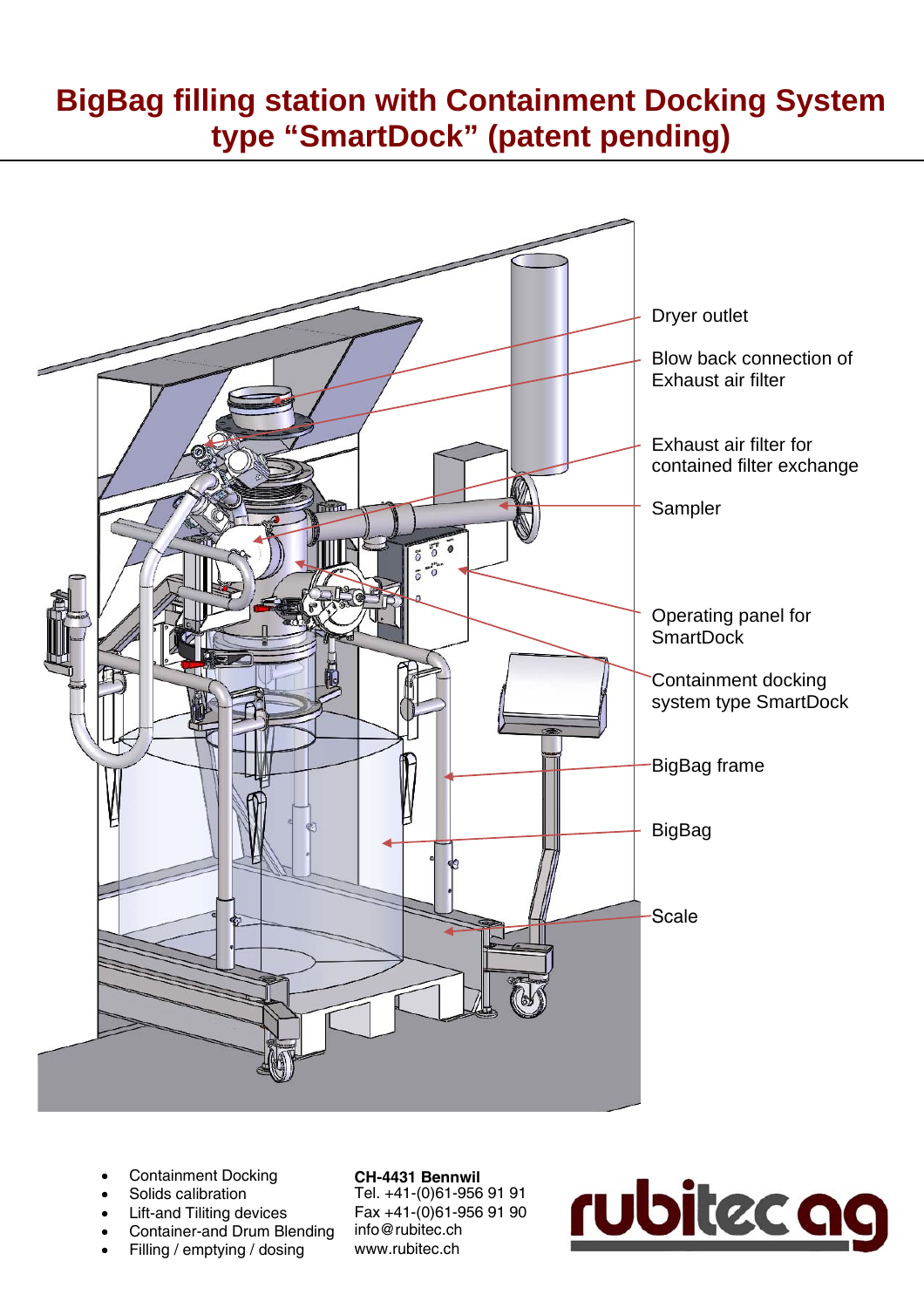## **Containment BigBag filling system type "SmartDock" (patent pending)**



- Containment Docking
- Solids calibration
- Lift-and Tiliting devices
- Container-and Drum Blending
- Filling / emptying / dosing

**CH-4431 Bennwil**  Tel. +41-(0)61-956 91 91 Fax +41-(0)61-956 91 90 info@rubitec.ch www.rubitec.ch

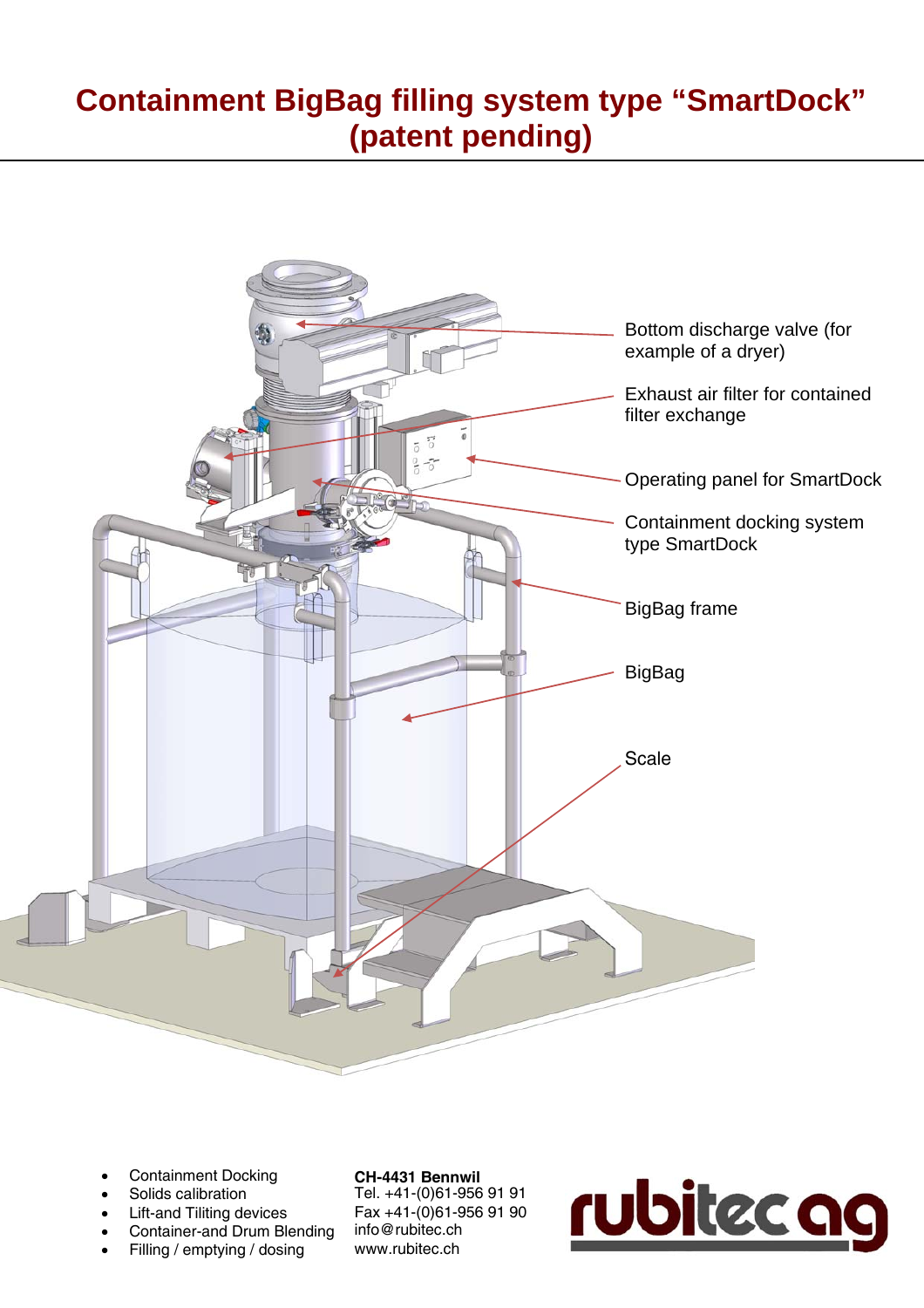## **Containment BigBag filling system type "SmartDock" (patented)**



- Containment Docking
- Solids calibration
- Lift-and Tiliting devices
- Container-and Drum Blending
- Filling / emptying / dosing

#### **CH-4431 Bennwil**

Tel. +41-(0)61-956 91 91 Fax +41-(0)61-956 91 90 info@rubitec.ch www.rubitec.ch